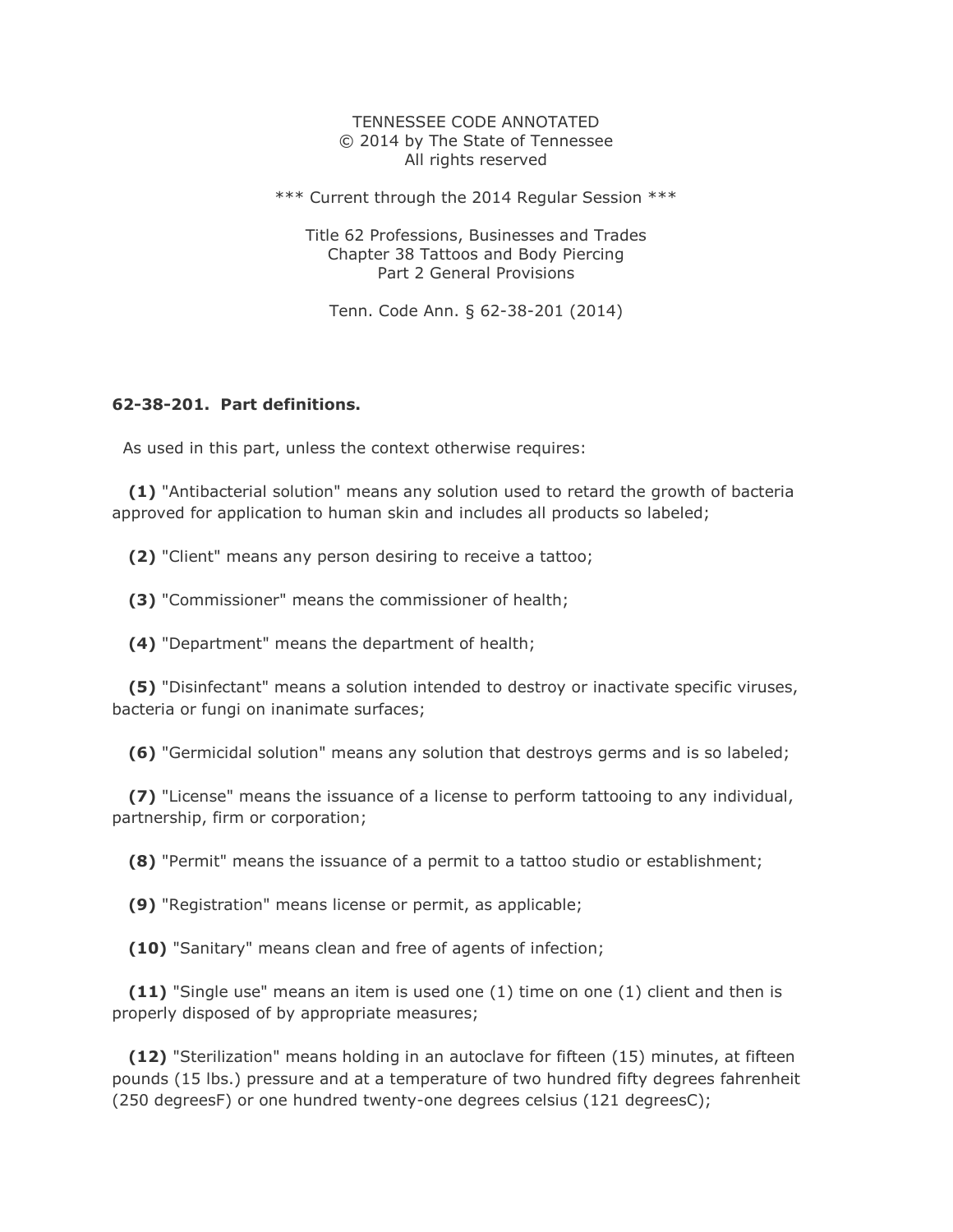**(13)** "Tattoo" means any method of placing designs, letters, figures, symbols, cosmetics or any other marks under the skin of a person with ink or color by the aid of needles or instruments;

 **(14)** "Tattoo artist" means any person, regardless of age, who engages in the practice/service of tattooing regardless of the type of tattoo or area to be tattooed;

 **(15)** "Tattoo artist registration" means the issuance of a state license authorizing the person named therein to engage in the practice/service of tattooing in this state after fulfilling the requirements in this part;

 **(16)** "Tattoo operator" means any person who controls, operates, conducts or manages any tattoo studio, whether actually engaging in tattooing or not;

 **(17)** "Tattoo studio" means any room or space where tattooing is practiced or where the service of tattooing is conducted;

 **(18)** "Tattoo studio certificate" means the issuance of a written permit, issued by the local county health department, to a tattoo studio stating that the studio, after inspection, was found to be in compliance with this part; and

 **(19)** "Universal precautions" means that all blood and body fluids are treated as to contain all bloodborne pathogens and taking proper precautions to prevent the spread of any bloodborne pathogens.

#### **62-38-202. Registration, certification, and inspections for studios -- Permit fee schedule -- Violations and penalties.**

 **(a)** No person shall operate a tattoo studio unless the person is registered with the state as an operator or as an artist and the studio has been issued a studio certificate by the local health department. No studio certificate shall be issued or renewed unless the studio has been inspected and found to be in compliance by the local health department.

**(b)** A studio certificate shall expire on December 31 of each year.

**(c)** The local health department shall inspect each tattoo studio a minimum of four (4) times each year to ensure compliance with this part.

**(d)** Tattoo studio violations shall be classified into two (2) categories: critical and minor. Tattoo studios found to have critical violations shall be subject to a one hundred dollar (\$100) civil penalty and, if deemed necessary, the immediate shutdown of the tattoo studio. Reinspection for a critical violation shall be within seven (7) days, at which time the tattoo studio may be reopened if the studio is found to be in compliance. If a second critical violation is committed within the period of one (1) year, calendar or otherwise, the tattoo studio shall be subject to a civil penalty of up to five hundred dollars (\$500) and the tattoo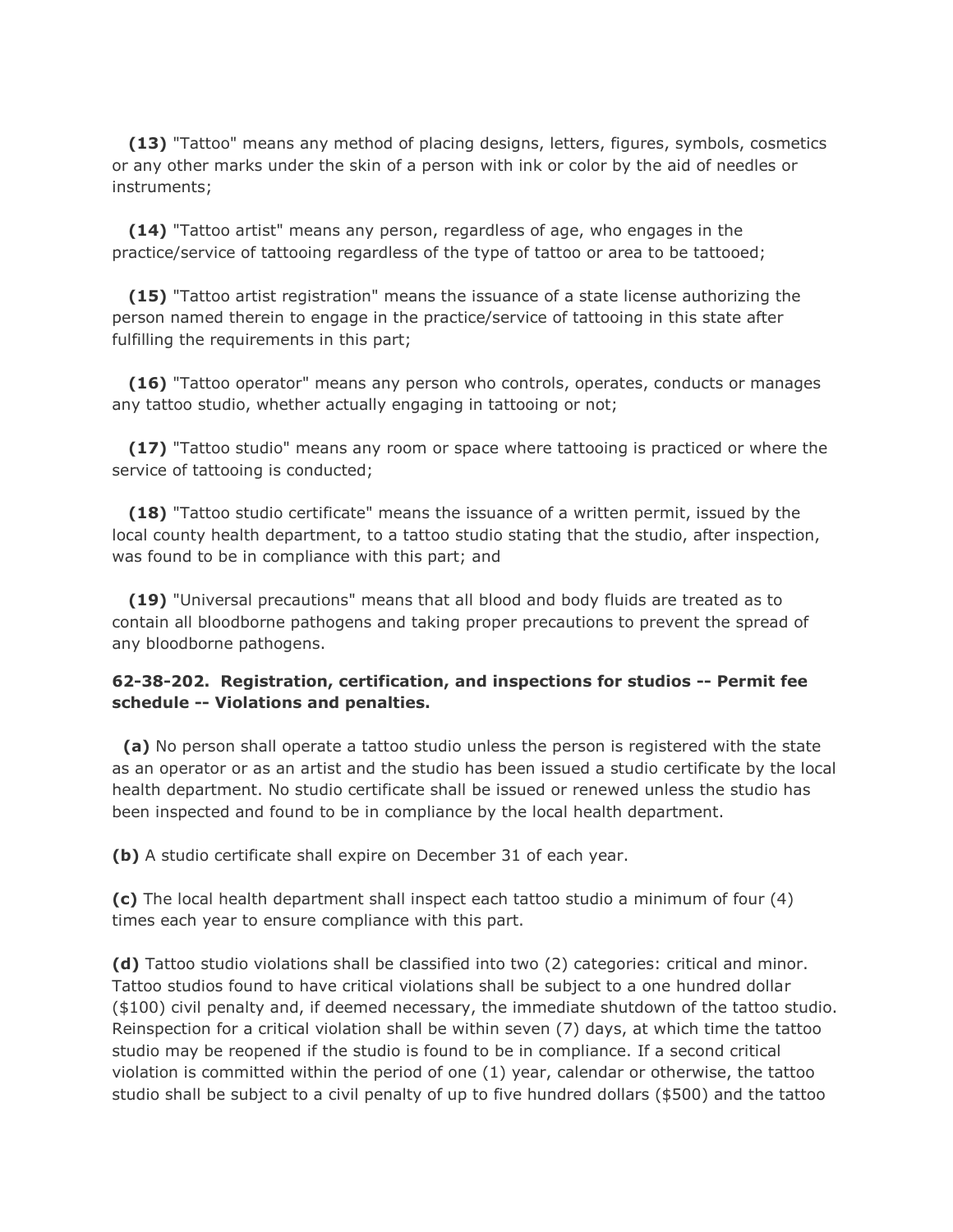studio's certificate may be revoked.

**(e)** Minor violations means all other violations of this part. Tattoo studios with minor violations shall be subject to a twenty-five dollar (\$25.00) civil penalty and shall have fourteen (14) days to address and correct the violations. Reinspection for a minor violation shall be at the discretion of the local health department.

**(f)** A violation may be reviewed by the local health department upon written request of the person or studio committing the violation. A request for review by the local health department shall be made in writing within ten (10) days of receipt of notification of the violation. The local health department should respond to this review within fourteen (14) days.

**(g)** Critical violations shall include the following:

- **(1)** Autoclave is not in good working order;
- **(2)** Tubes and needles are not sterilized in an approved manner;
- **(3)** Work room is not equipped as required or is not stocked;
- **(4)** Prohibited reuse of single use articles;
- **(5)** Sterile instruments are not handled properly;
- **(6)** Reusable instruments are not handled properly;
- **(7)** Employees with infectious lesions on hands not restricted from tattooing;
- **(8)** Employees not practicing proper cleanliness and good hygiene practices;
- **(9)** Water supply not approved, hot and cold running water under pressure not available;
- **(10)** Approved sewage and liquid waste disposal not available;
- **(11)** Cross connection allowing back-siphonage present in plumbing system;
- **(12)** Toilet and hand washing facilities not available for employees;
- **(13)** Insect and rodent evidence, harborage or outer opening present; or
- **(14)** Toxic items not properly stored, labeled or used.

**(h)** In all instances of violations, the local health department shall give written notice to the tattoo operator specifying the violations and measures that are necessary to correct the violations. A copy of this notice/inspection sheet shall be signed by the studio and retained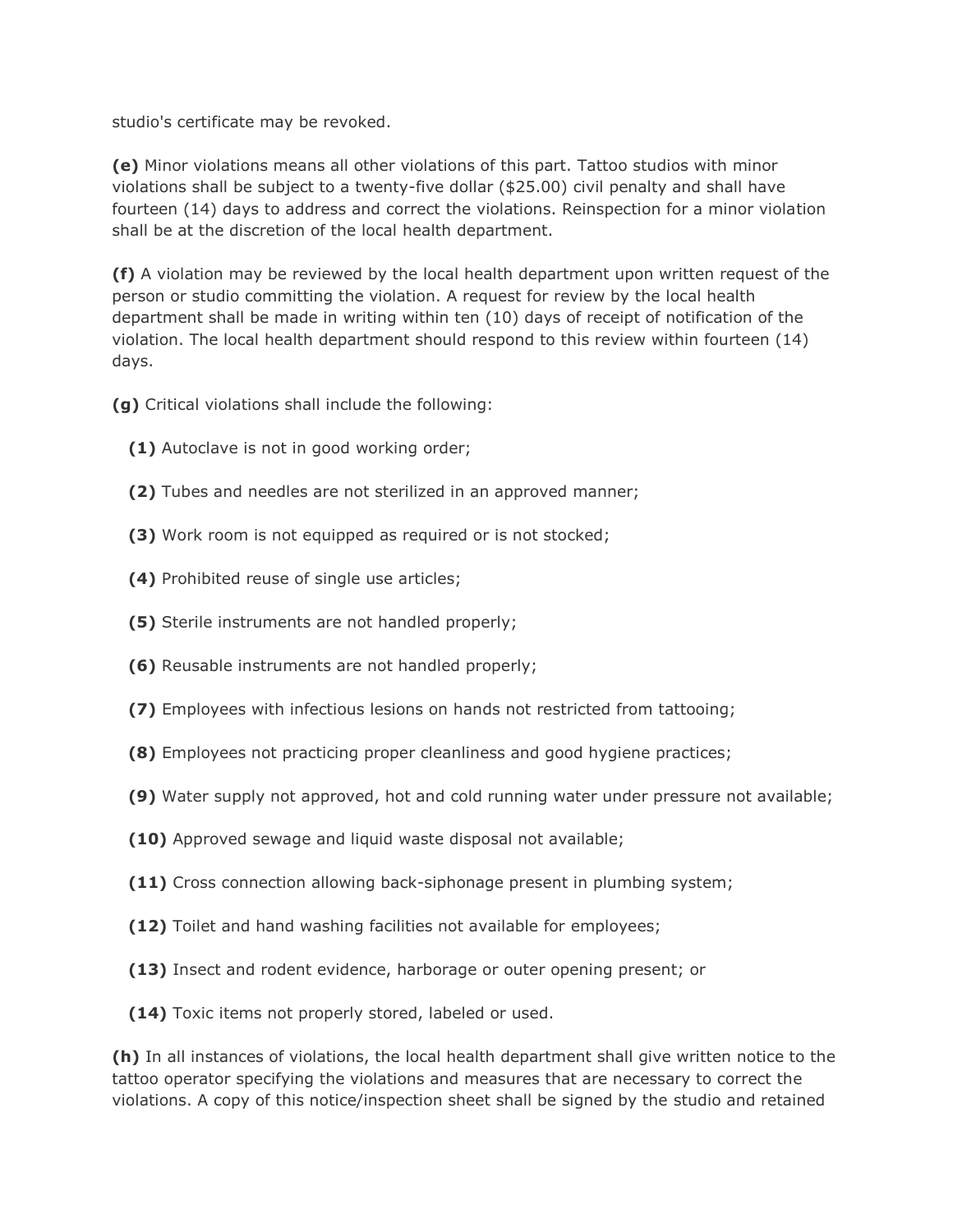by the local health department. Payment of all registrations, fees or fines shall be payable to the local health department having jurisdiction for administrative costs.

**(i)** A tattoo studio shall pay a permit fee of \$280.

**(j)** If the permit fee is delinquent for more than thirty (30) calendar days, a penalty of one half (1/2) the permit fee shall be added to the fee. If a check is returned for any reason, a penalty of one half (1/2) the permit fee shall be added to the fee. The permit fee plus any penalty must be paid before the permit is issued.

**(k)** A percentage of permit fees, fines and penalties collected within a contract county pursuant to § 62-38-202 shall be conveyed by contract to the respective county health department to assist the county health department in implementing the program in the local jurisdiction. This amount shall be calculated based upon fees collected in the contract county during the state's fiscal year multiplied by ninety-five percent (95%).

### **62-38-203. Inspections -- Work areas -- Premises and equipment.**

 **(a)** Before a permit to operate a tattoo establishment is granted, the local health department or its duly authorized agent shall inspect the premises in which the business is to be conducted. If the condition of the premises or its equipment does not conform to the requirements of this part, the local health department shall refuse to issue a permit. If the tattoo establishment conforms to the requirements of this part, the local health department or its duly authorized agent shall issue the permit requested.

**(b)** Each studio where tattoos are administered shall provide a work area separate from any observers present. No smoking or eating shall take place in the tattoo work area. Clients shall be tattooed only while in the tattoo work area.

**(c)** Adequate restroom facilities for clients and operators shall be provided within each studio.

**(d)** A sink with hot and cold running water for handwashing and sterilization, other than a bathroom sink, shall be provided. Sinks shall be equipped with an antibacterial solution and single use towels.

**(e)** All waste products shall be disposed of in accordance with universal precaution guidelines. All needles or other sharp instruments shall be segregated from other wastes and placed in an approved sharps container.

**(f)** All furniture and fixtures necessary to the practice of tattooing shall be provided and constructed to ensure adequate cleaning and sanitation. Adequate lighting and ventilation shall be provided in the tattoo studio. Equipment necessary to provide for proper aseptic techniques and sterilization shall be provided, including an autoclave in good repair. Floors, ceilings, walls and restrooms shall be maintained in a sanitary condition. The studio and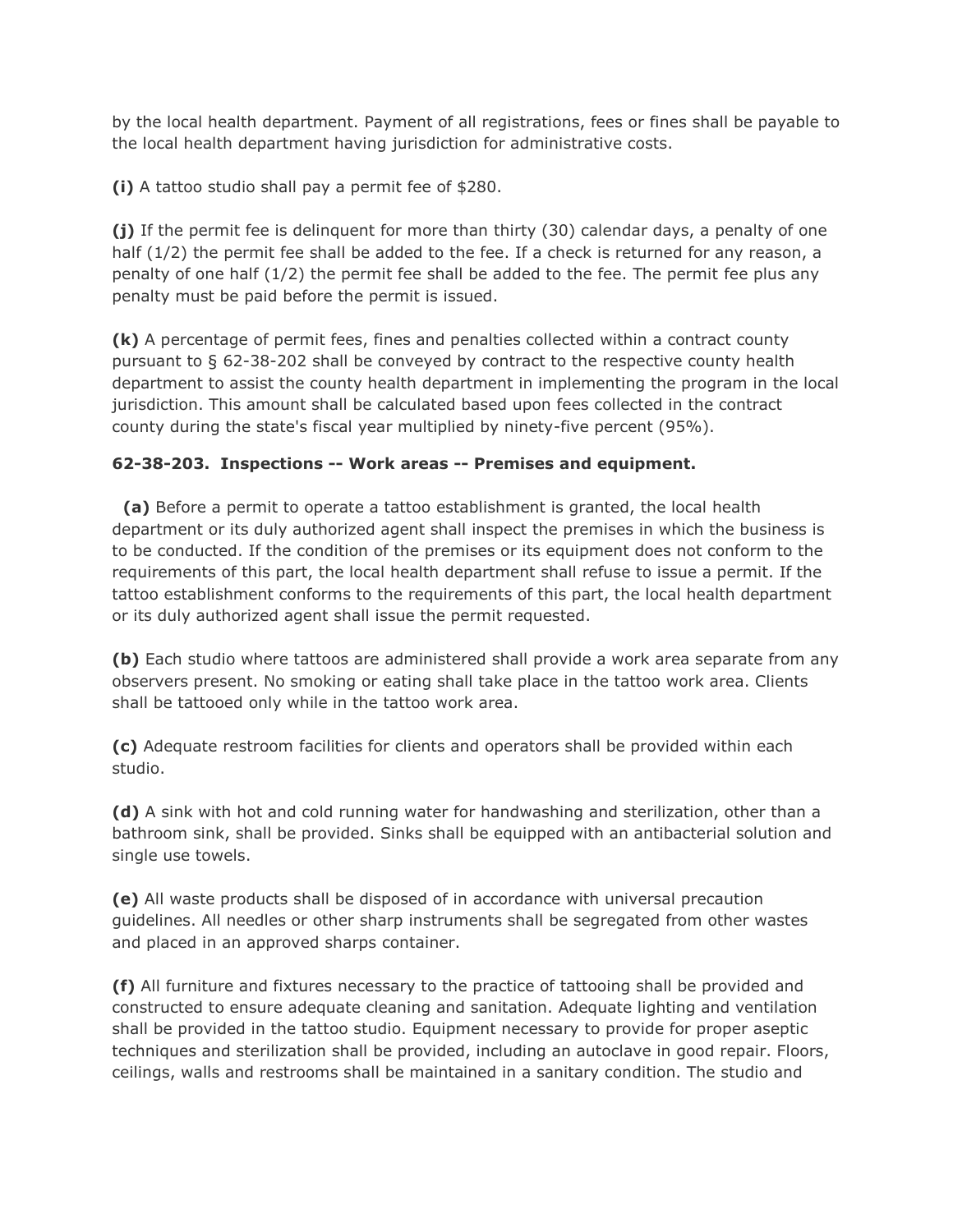equipment shall be maintained in good repair and the premises shall be kept clean, neat and free of litter and rubbish.

# **62-38-204. Tattoo artist and operator registration, licensing and permits -- Temporary and apprentice artists.**

 **(a)** No person shall engage in the practice of tattooing or act as a tattoo artist unless the person has registered as a tattoo artist with the department of health. A statewide tattoo artist license shall be issued and is transferable within this state to any studio holding a current studio certificate issued by a local health department. The department of health may, at its option, direct the local health department to act in its behalf in the application, examination and collection of funds concerning tattoo artist registration.

**(b)** No holder of a studio permit issued under this part shall allow a tattoo artist to engage in tattooing unless the tattoo artist:

- **(1)** Has attained eighteen (18) years of age;
- **(2)** Currently holds a tattoo artist license; and
- **(3)** Either has a fourteen-day temporary permit or has an apprentice artist license.

**(c)** Any person desiring to engage in the practice of tattooing shall submit an application to the department of health or its designee. There shall be three (3) types of tattoo artist licenses: tattoo artist, apprentice artist and temporary artist. All tattoo artist and apprentice artist registrations shall expire on December 31 of each year. A tattoo artist, apprentice artist and temporary artist shall pay an annual fee of \$140.

**(d)** All tattooing shall be under the auspices of a tattoo studio holding a current studio certificate issued by the local health department.

**(e)** Each tattoo operator or tattoo artist shall, before receiving a permit to operate a tattoo establishment or to apply a tattoo, undergo a training program to include:

**(1)** The alliance of professional tattooist course in sterilization;

**(2)** A local or state health department program;

 **(3)** A course approved by the local health department in methods and techniques for the proper sterilization of instruments and materials used in tattooing; or

 **(4)** Present acceptable evidence of having satisfactorily completed a course of instruction in sterilization techniques and methods from a college/medical sterilization course.

**(f)** The tattoo operator or tattoo artist, or both, shall be required to take and pass an examination concerning this part before a tattoo artist permit shall be issued. The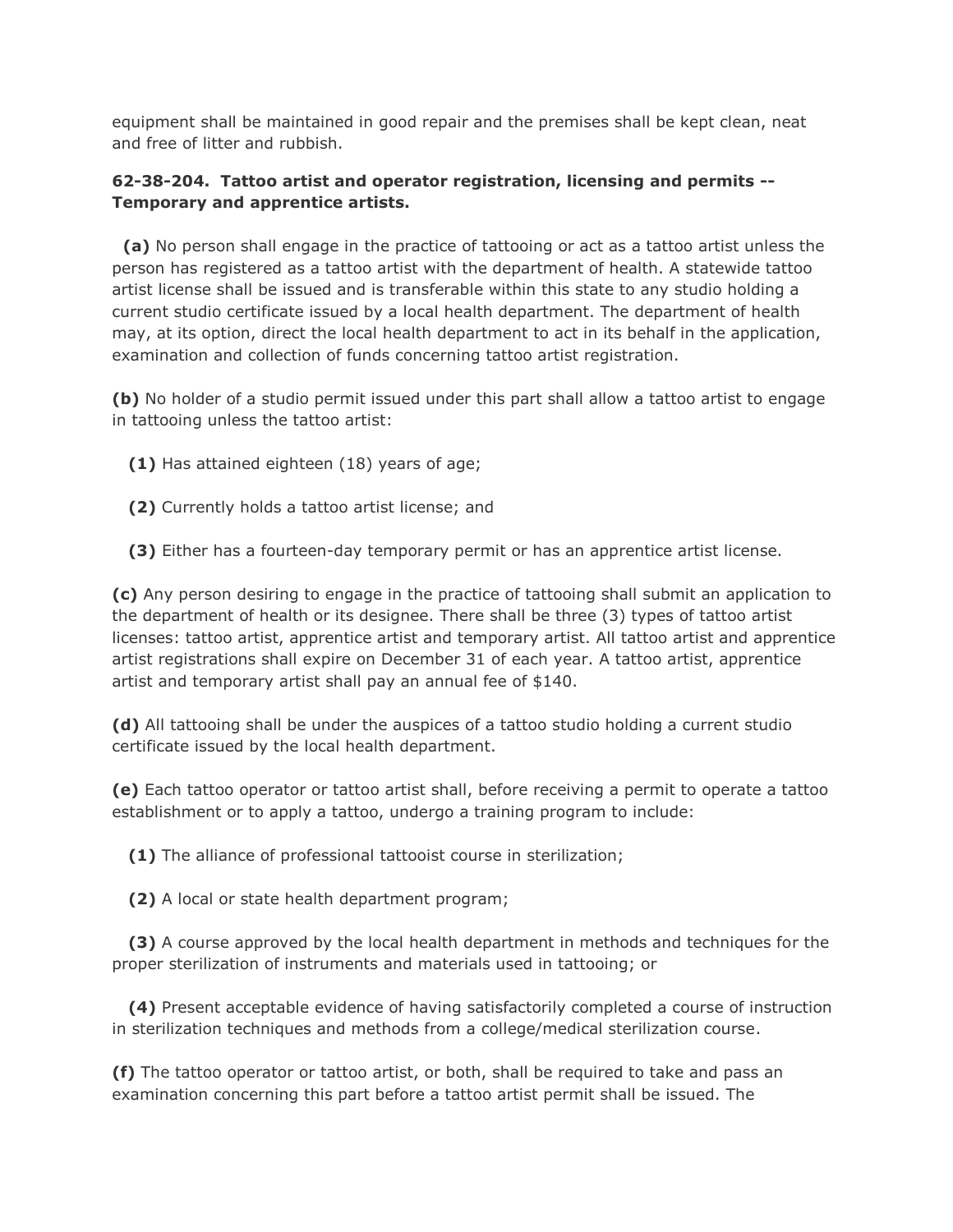examination shall be a written examination prescribed by the local health department. After passing the examination and complying with the other provisions of this part, a license shall be issued.

**(g)** In order to receive a tattoo artist license, the tattooist shall be trained in the profession of tattooing to include sterilization methods in a certified shop for at least one (1) year, under a currently licensed tattoo artist who has been certified and operating in compliance with applicable laws in this state for no less than three (3) years. Out of state tattoo artists must be able to show proof of at least two (2) years' experience as a professional tattoo artist in another state. Business licenses, tax records, etc. may be used to show proof of prior work. Artists currently in business in Tennessee on October 1, 1996, shall be exempt from this subsection (g).

**(h)** An apprentice artist license shall be issued if an artist is unable to comply with any of the provisions of this part. An artist shall remain an apprentice artist until all qualifications or provisions of this part have been met.

**(i)** A tattoo operator shall, unless registered as a tattoo artist, register with the department of health and shall comply with all provisions of this part, except for subsection (g). A tattoo operator shall pay an annual fee of \$140.

**(j)** All fees shall be paid to the commissioner. If any fee is delinquent for more than thirty  $(30)$  calendar days, a penalty of one half  $(1/2)$  the fee shall be added to the fee. If a check is returned for any reason, a penalty of one half  $(1/2)$  the fee shall be added to the fee. The permit fee plus any penalty must be paid before the permit is issued.

**(k)** An applicant whose license has expired for more than one (1) year must reapply for licensure pursuant to subsection (g).

# **62-38-205. Temporary locations.**

 **(a)** A registered tattoo business may set up at temporary locations other than a tattoo studio, e.g., tattoo conventions, with the written approval of the local health department, for a period not to exceed ten (10) days; provided, that each artist not previously registered with the department of health shall register and pay a fee of fifty dollars (\$50.00) to the department.

**(b)** Temporary facilities, e.g., tattoo conventions, shall be held to the same sanitary standards as those required of tattoo studios. Temporary facility permits shall be issued by the local health department, to include:

**(1)** An area where tattooing can be performed in a limited access location;

- **(2)** Adequate sterilization equipment supplied;
- **(3)** Waste receptacles and sharps containers supplied;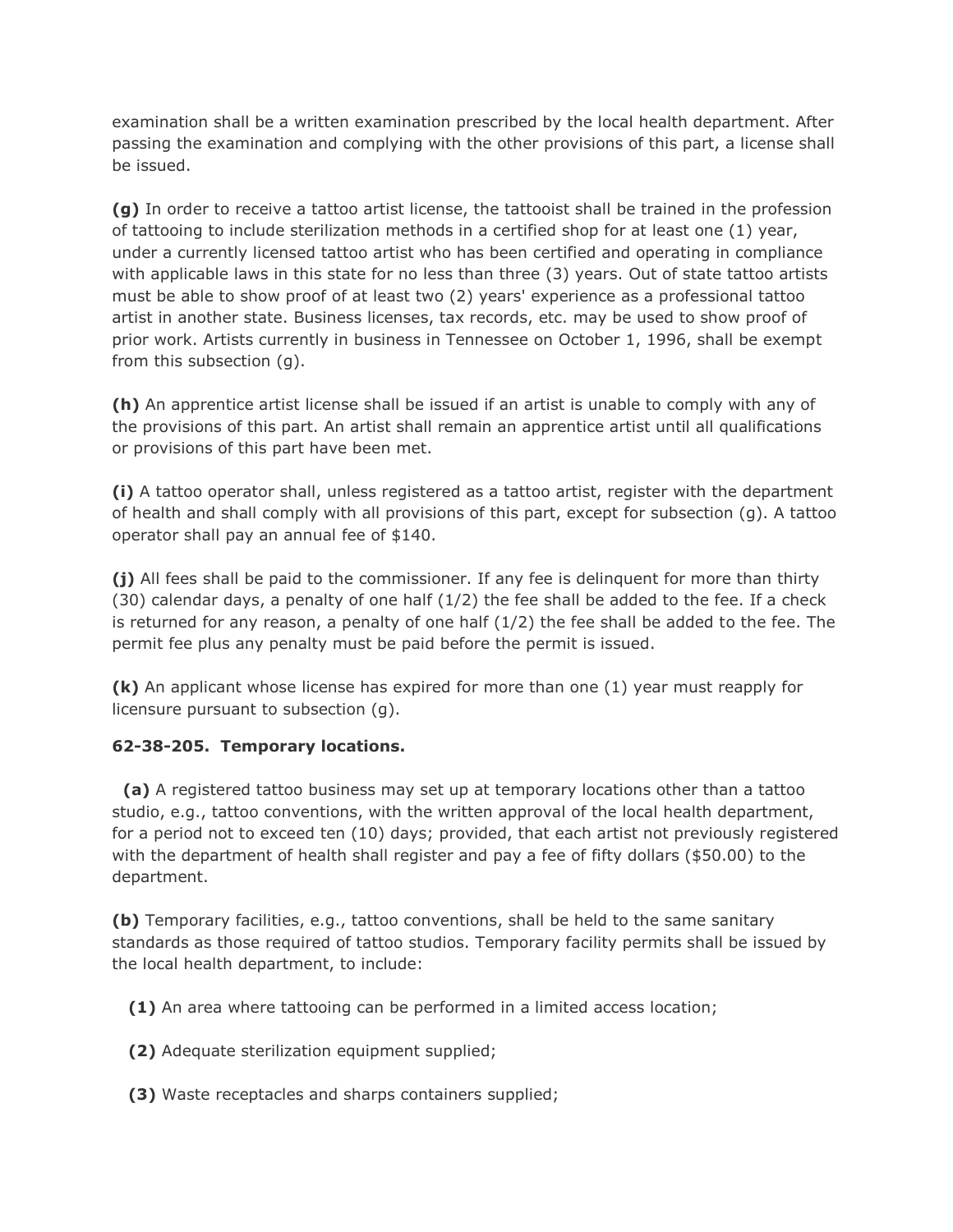- **(4)** Individual containers of water for each client in single use rinse cups; and
- **(5)** Disinfectant sprays at each tattoo artist's work area.

**(c)** A temporary tattoo artist registration may be issued for no more than fourteen (14) days. The holder of the studio certificate shall also sign for the temporary license from the department of health and all tattooing shall be under the auspices of the studio certificate holder and in compliance with this part. Artists may apply tattoos if a copy of the state application and a receipt for the fifty dollar (\$50.00) fee is on display at the studio. The sterilization course, written examination and work experience shall be waived for the temporary permit. A temporary license is not transferable nor may it be renewed.

### **62-38-206. Posting studio certificate permit and copy of statutes.**

 **(a)** It is the duty of the owner or operator of a tattoo establishment to post the current studio certificate permit in a conspicuous place where it may be readily observed by the public.

**(b)** It is the duty of the owner or operator of a tattoo establishment to post a copy of the statutes contained in this part in a conspicuous place where it may be readily observed by the public.

### **62-38-207. Records -- Signed acknowledgement by parent or guardian of minor -- Attestations -- Instructions.**

 **(a) (1)** A record showing the date of a client's visit, the client's name, with the client's signature, address and date of birth, design of the tattoo, its location on the client's body and the name of the tattoo artist who performed the service shall be maintained by tattoo studios for two (2) years.

 **(2)** If tattooing services are provided to a minor pursuant to § 62-38-211, the tattoo artist performing such services shall obtain a signed acknowledgement from the minor's parent or guardian that such parent or guardian has reviewed the statutes contained in this part, and the tattoo studio where such services are performed shall send a copy of both the signed acknowledgement and the record made pursuant to subdivision (a)(1) to the department. The department shall maintain any copy of a record and accompanying signed acknowledgement that it receives pursuant to this subdivision (a)(2) until two (2) years following the eighteenth birthday of the minor who is the subject of the record.

**(b)** Records shall be entered in ink and shall be made available to the local health department upon request, at a reasonable time, for examination.

**(c)** Clients receiving a tattoo shall attest to the fact that they are not under the infuence of drugs or alcohol.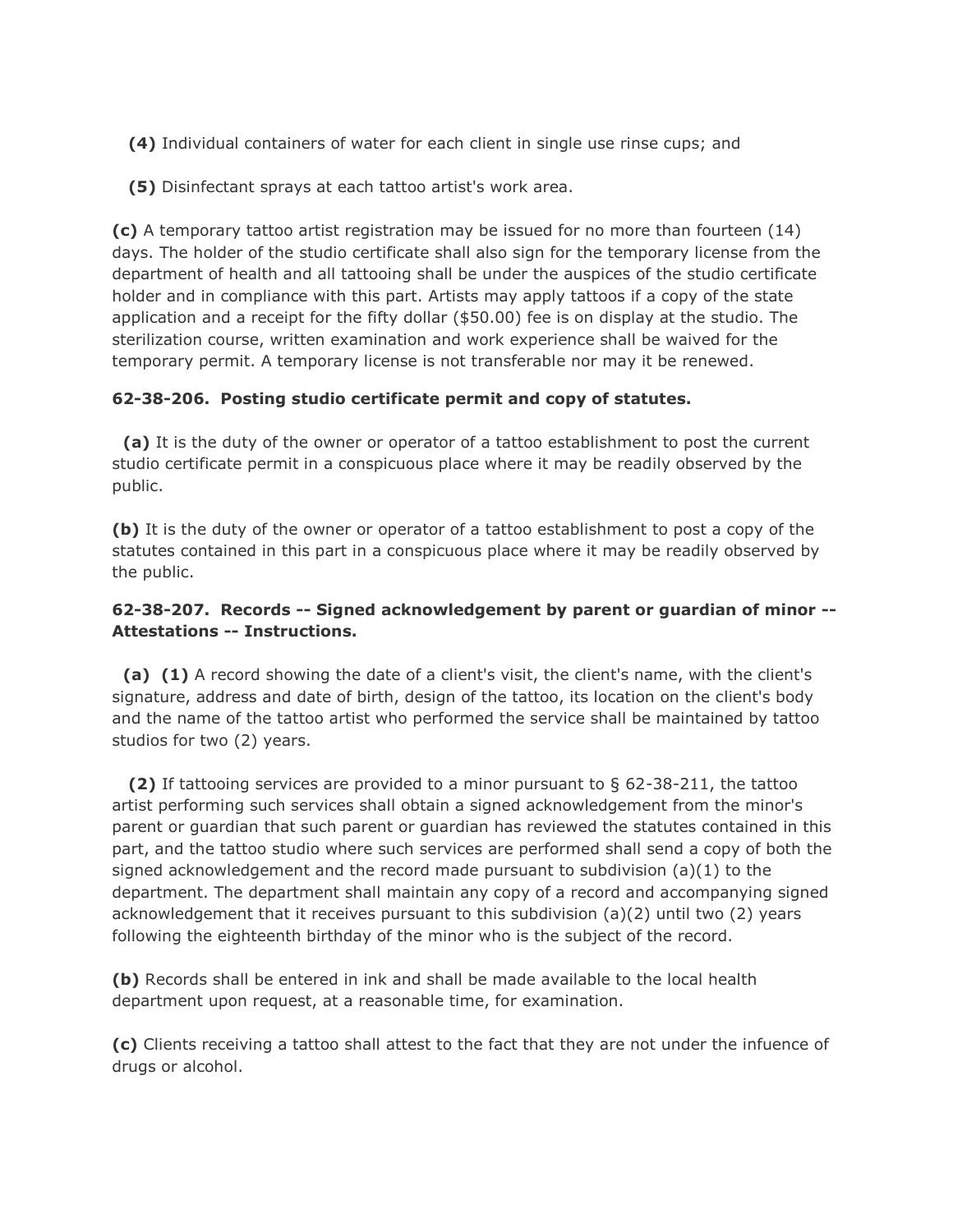**(d)** Printed instructions on the care of skin shall be given to each client after tattooing and a copy of the instructions shall be posted in a conspicuous place in the tattoo studio.

# **62-38-208. Violation for operating without a permit or with a revoked or suspended permit.**

 **(a)** Any person who does not obtain a permit as required in § 62-38-202 or whose permit has been revoked or suspended and who continues to tattoo or operate a tattoo establishment commits a Class B misdemeanor punishable only by a fine of five hundred dollars (\$500).

**(b)** Any suspension or revocation may be appealed to the local health officer who shall then conduct a hearing of the appeal in accordance with the Uniform Administrative Procedures Act, compiled in title 4, chapter 5. The decision made by the local health officer concerning the appeal may be appealed to the commissioner, the appeal to the commissioner being limited to the issue of determining whether a material error of law was made at the hearing level.

**(c)** The department is encouraged to utilize its existing resources to collaborate with local law enforcement to identify and assess administrative penalties against persons who violate this part.

# **62-38-209. Hygiene -- Equipment -- Bandaging, removal of tattoos.**

**(a)** Each tattoo artist shall use a single use lap cloth.

**(b)** Each tattoo artist shall thoroughly wash the tattoo artists's hands with an antibacterial solution and hot running water prior to and after administering any tattoo.

**(c)** Disposable, latex examination gloves shall be worn by a tattoo artist at all times while administering any tattoo. Gloves shall be changed and properly disposed of each time there is an interruption in the application of a tattoo or whenever their ability to function as a barrier is compromised.

**(d)** Only single use supplies or sterilized equipment may be used to apply a tattoo and shall be disposed of after each tattoo. This subsection (d) includes single use disposable razors, single use towels or wipes, lubricants from a collapsible tube and single use paper stencils or plastic stencils soaked in a germicidal solution. If the design is drawn directly onto the skin, it shall be applied only with a single use article. Dyes or pigments should be manufactured for the sole purpose of tattooing. Single use or individual portions of dye and ink pots or trays shall be used. After tattooing, single use items, dyes and containers shall be discarded and the tattoo area disinfected.

**(e)** All tubes and needles should be sealed for individual client use in autoclave bags with an autoclave indicator and date of sterilization clearly visible. Autoclave bags may be stored for use for up to one (1) year. Autoclave sterilization minimum standards shall mean holding in an autoclave for twenty (20) minutes, at fifteen pounds (15 lbs.) pressure, at a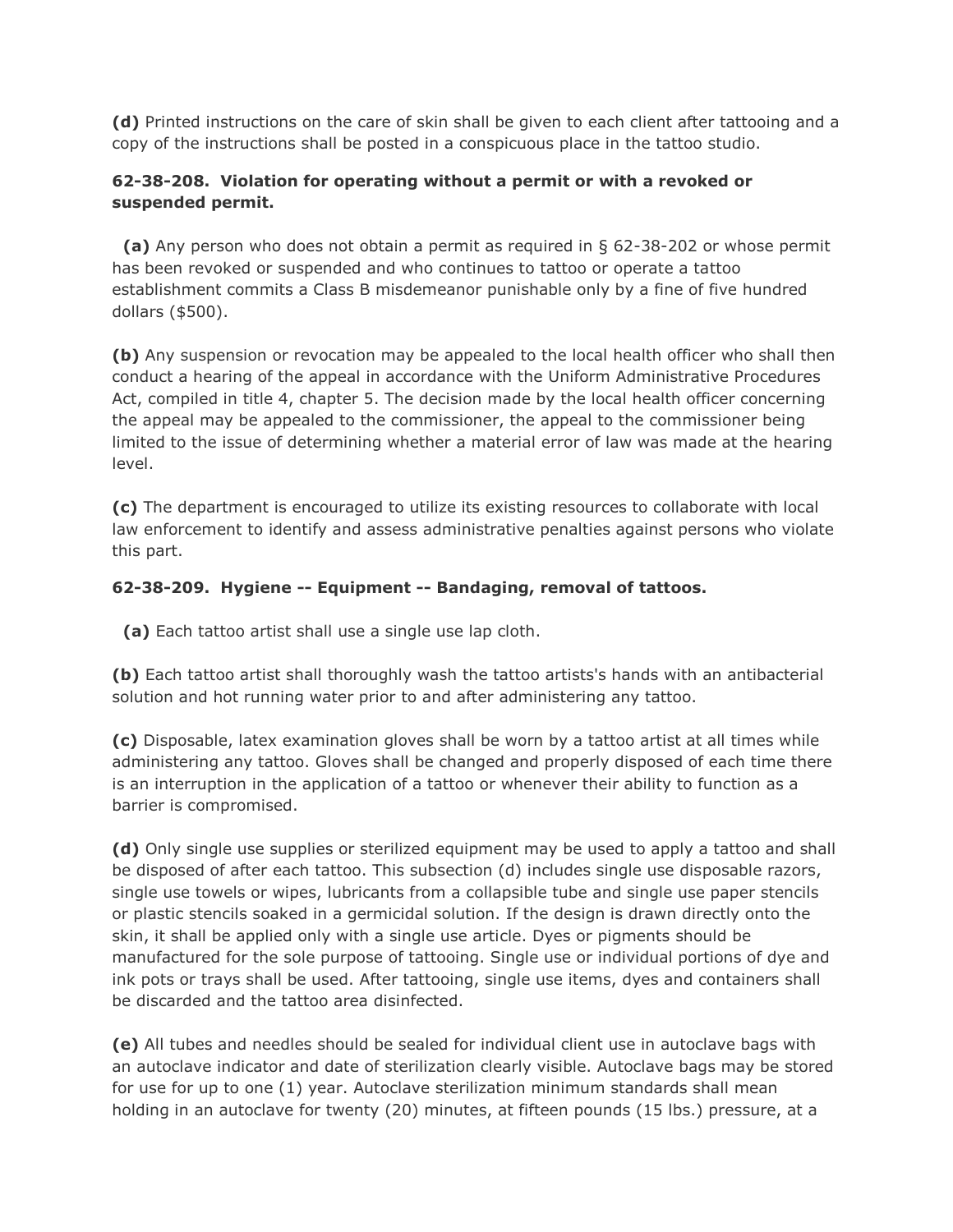temperature of two hundred sixty degrees fahrenheit (260 degrees F.) or one hundred twenty-seven degrees celsius (127 degrees C). After tattooing, used nondisposable instruments such as tubes shall be kept in a separate, puncture resistant container until properly cleaned, disinfected and sterilized using universal precautions and recognized medical methods.

**(f)** Each tattoo shall be bandaged, when applicable, before leaving the tattoo studio.

**(g)** No tattoo artist shall remove or attempt to remove any tattoo.

#### **62-38-210. Local regulations superseded -- Applicability to physicians and surgeons.**

 **(a)** This part shall supersede all county and local regulations concerning tattooing to give uniformity in compliance within this state.

**(b)** This part does not apply to any physician, surgeon or any person under the supervision of a physician or surgeon who is licensed to practice medicine in this state.

**(c)** The commissioner shall promulgate rules governing implementation of this chapter.

## **62-38-211. Tattoos for persons under 18 years of age -- Reporting tattooing of minors -- Tattoos to cover up existing tattoos for minors 16 years of age or older - - False statements of age or exhibiting false identification by minors for purpose of obtaining tattoos.**

 **(a)** Except as provided in subsection (c), it is a Class A misdemeanor to tattoo a person under eighteen (18) years of age.

**(b) (1)** Any parent, legal guardian, teacher or medical provider or school resource officer for a minor under eighteen (18) years of age, who discovers that a minor has been tattooed is encouraged to report such discovery to the department within three (3) weekdays of making such discovery. Any report made pursuant to this subdivision (b)(1) shall be accompanied by the following information, to the extent that such information is known to the person making the report:

 **(A)** The name, mailing address, telephone number, and email address of the minor's parent or legal guardian; and

 **(B)** The name, mailing address, telephone number, and email address of the person who tattooed the minor.

 **(2)** Within fourteen (14) days of receiving a report that is made pursuant to subdivision (b)(1), which report includes the name and mailing address of the parent or legal guardian of the minor who is the subject of the report, the department shall provide to the minor's parent or legal guardian, by first class United States mail, a written acknowledgement of receipt of the report.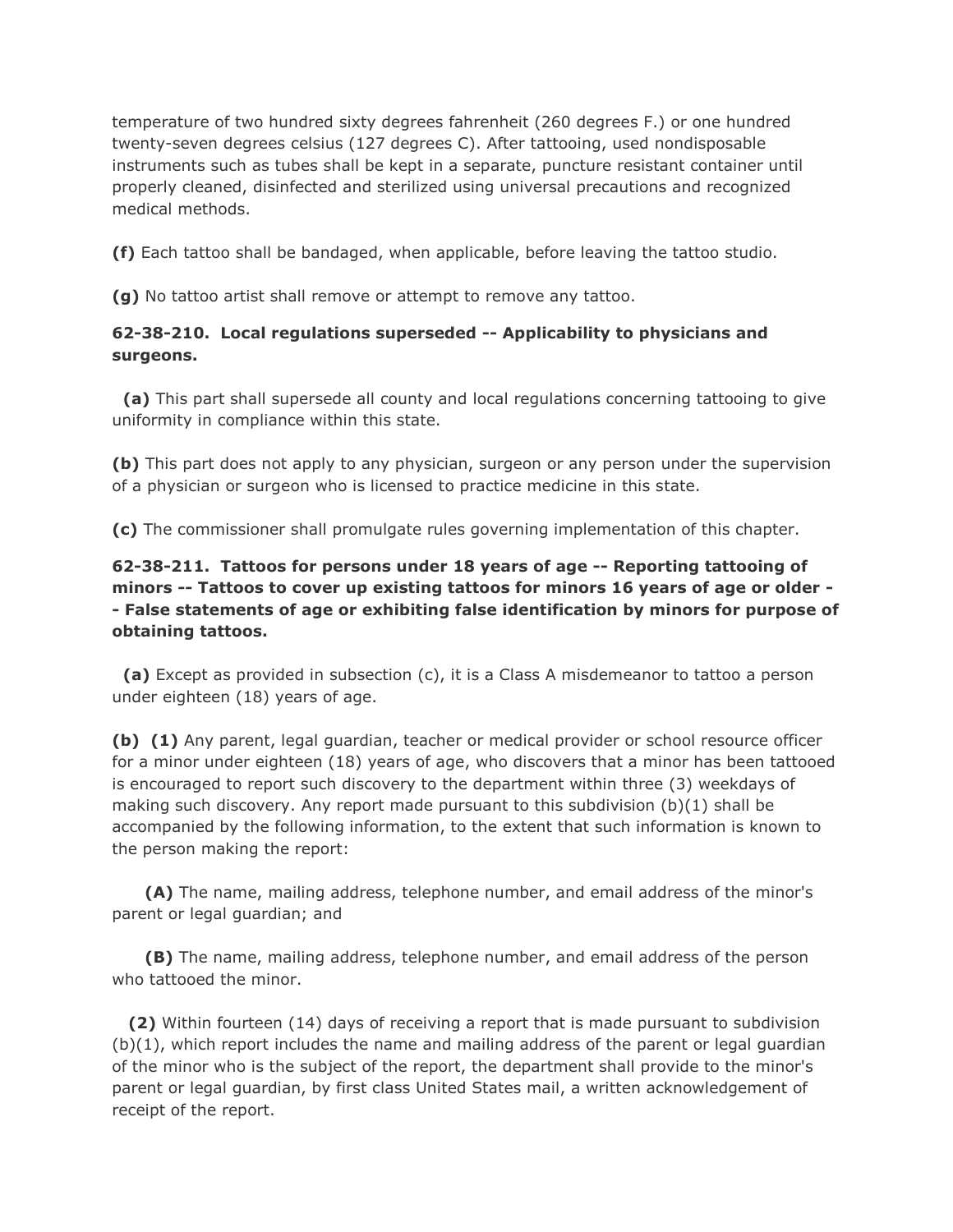**(3)** The department shall establish by rule a process whereby the reports that are required by this subsection (b) may be made by telephone. The department is authorized to establish by rule processes whereby the reports that are required by this subsection (b) may be made in person or by mail, email or other means of communication.

**(c) (1)** With the written consent of the parent or legal guardian, a minor sixteen (16) years of age or older may be tattooed to cover up an existing tattoo. A parent or legal guardian must present proof of guardianship or custody of the minor, an acknowledgement of receipt of a report provided pursuant to subdivision  $(b)(2)$ , and must be present during the procedure.

 **(2)** For purposes of subdivision (c)(1), "proof of guardianship or custody" includes a copy of an order of guardianship, a decree for custody, a birth certificate or any other form of proof of guardianship or custody that is permitted by rule of the department of health.

**(d)** Any person under eighteen (18) years of age who knowingly makes a false statement or exhibits false identification to the effect that the person is eighteen (18) years of age or older to any person providing tattoo services licensed or permitted under this part for the purpose of purchasing or obtaining the same commits delinquent acts taken through juvenile courts and the person shall be punished by a fine of not less than fifty dollars (\$50.00) nor more than two hundred fifty dollars (\$250) and not less than twenty (20) hours of community service work, which fine or penalty shall not be suspended or waived.

# **62-38-212. Possession of tattoo paraphernalia.**

**(a)** For the purposes of this section, "tattoo paraphernalia" includes, but is not limited to, any equipment, design patterns or needles used or intended for use in tattooing, whether professionally made or homemade, with the intent to permanently mark or color the skin with any pigment, ink, or dye that leaves a visible scar on the skin.

**(b) (1)** Except when used or possessed with the intent to use by a person licensed under this part, it is unlawful for any person to use, or to possess with intent to use, tattoo paraphernalia.

**(2)** Any person who violates this subsection (b) commits a Class A misdemeanor.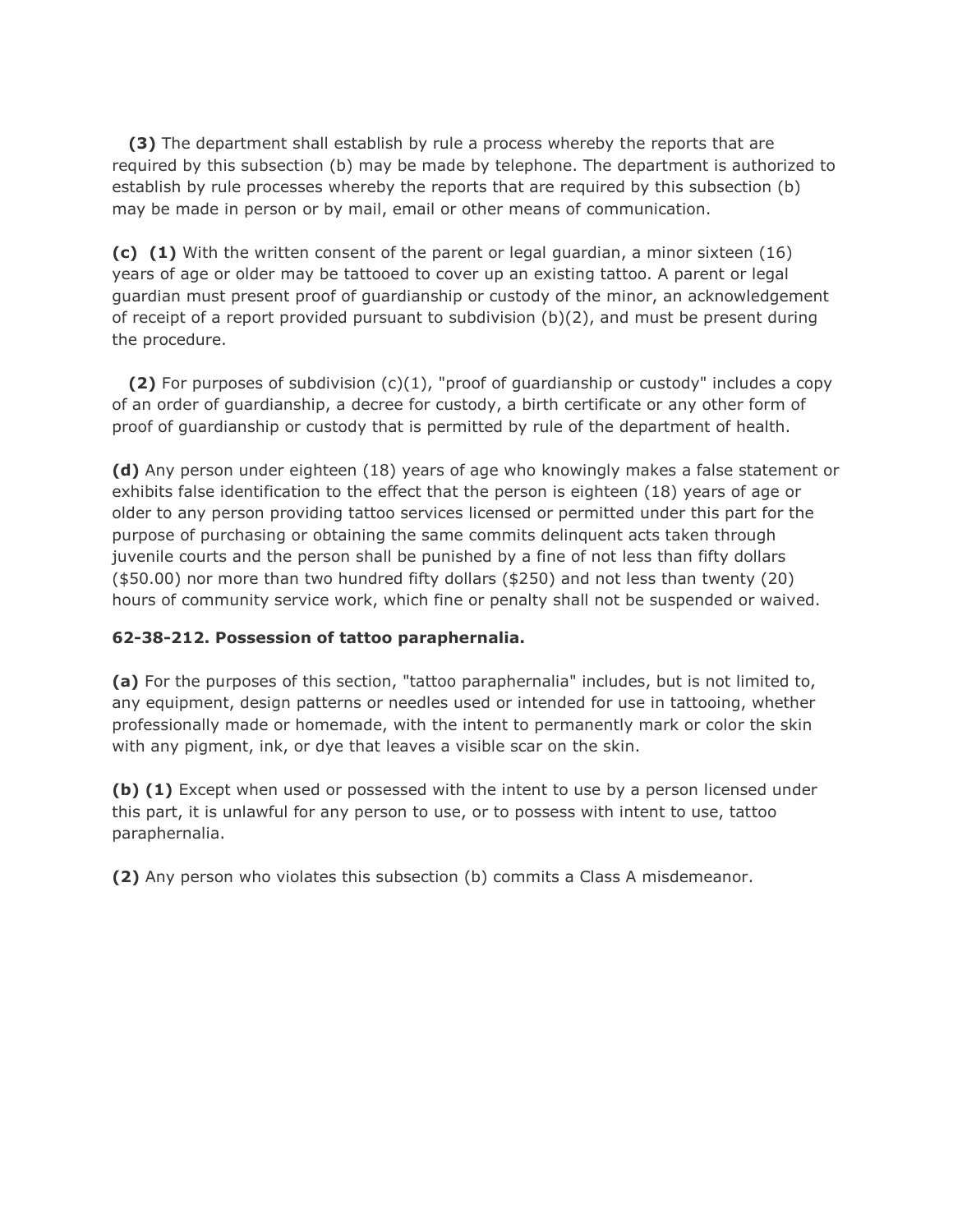*Tenn. Code Ann. § 62-38-301* 

TENNESSEE CODE ANNOTATED © 2014 by The State of Tennessee All rights reserved

\*\*\* Current through the 2014 Regular Session \*\*\*

Title 62 Professions, Businesses and Trades Chapter 38 Tattoos and Body Piercing Part 3 Body Piercing

Tenn. Code Ann. § 62-38-301 (2014)

#### **62-38-301. Part definitions.**

As used in this part:

**(1)** "Antibacterial" means a substance that inhibits and reduces the growth of bacteria;

**(2)** "Approval" means written approval from the department of health indicating that the body piercing establishment has been inspected and meets all the terms of this part and the applicable rules;

**(3)** "Body piercing" means the piercing of any part of the body for compensation by someone, other than a physician licensed under title 63, who utilizes a needle or other instrument for the purpose of inserting an object into the body for nonmedical purposes. "Body piercing" includes ear piercing except when the ear piercing procedure is performed on the ear with an ear piercing gun;

**(4)** "Body piercing establishment" means any place, whether temporary or permanent, stationary or mobile, wherever situated, where body piercing is performed, including any area under the control of the operator;

**(5)** "Body piercing establishment permit" or "permit" means the issuance of a written permit by the department to a body piercing establishment stating that the establishment, after inspection, was found to be in compliance with this part;

**(6)** "Body piercing operator" or "operator" means a person who controls, operates, conducts or manages a body piercing establishment, whether or not the operator is actually engaging in body piercing;

**(7)** "Body piercing service" or "body piercing procedure" means the service performed or the procedure utilized for body piercing;

**(8)** "Body piercing technician" or "technician" means a person at least eighteen (18) years of age who engages in the practice or service of body piercing, regardless of the type of body ornament utilized or the body area to be pierced;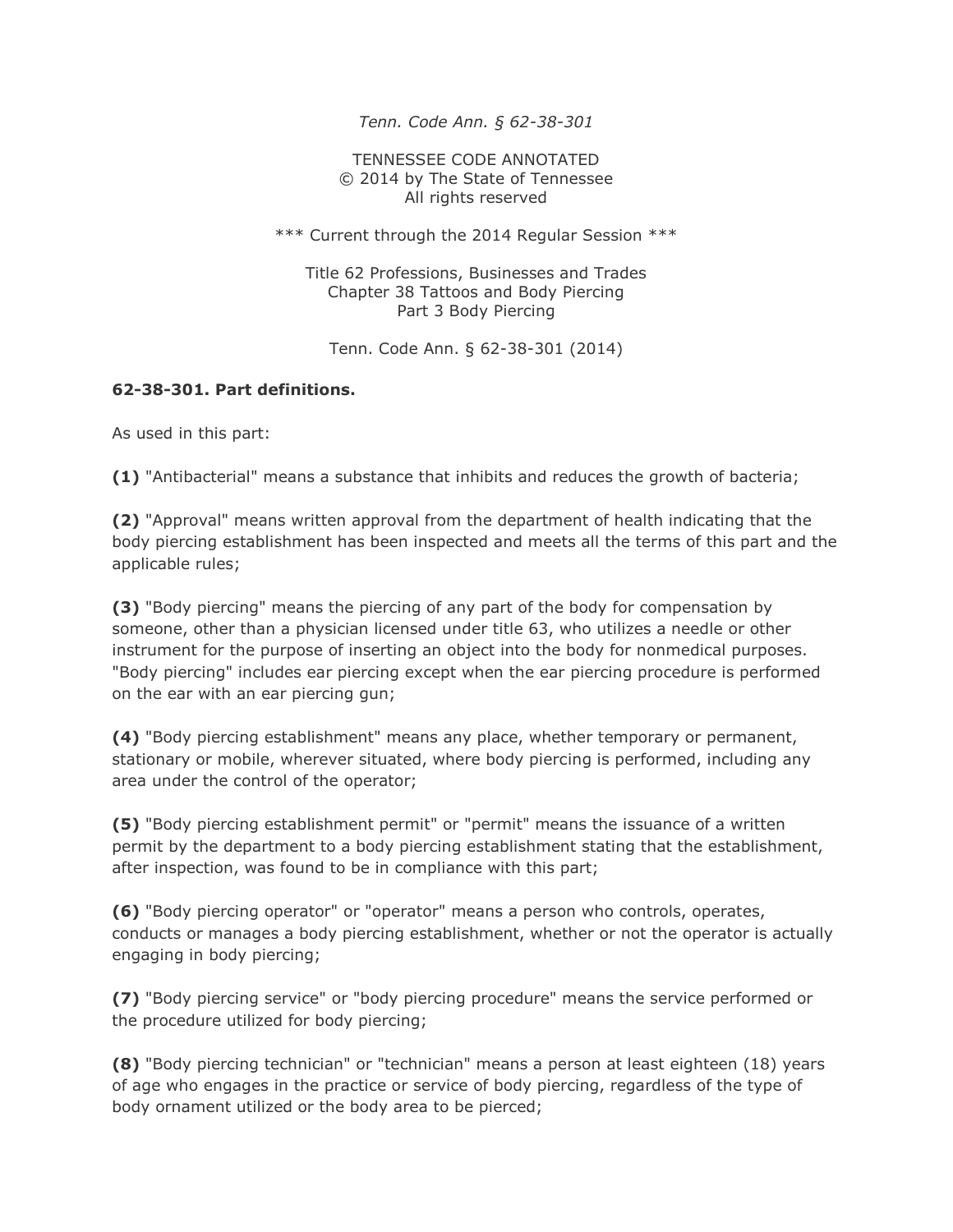**(9)** "Body piercing technician license" means the issuance of a state license authorizing the person named in the license to engage in the practice or service of body piercing after fulfilling the requirements of this part;

**(10)** "Business" means any entity that provides body piercing services or procedures for compensation;

**(11)** "Commissioner" means the commissioner of health or the designee of the commissioner;

**(12)** "Department" means the department of health;

**(13)** "Disinfecting" means a process that kills or destroys nearly all disease-producing microorganisms, with the exception of bacterial spores;

**(14)** "License" means the issuance of a license to perform body piercing to an individual, partnership, firm, association or corporation;

**(15)** "Minor" means an individual under the age of eighteen (18);

**(16)** "Patron" means a person requesting and receiving body piercing services;

**(17)** "Premises" means the physical location of an establishment that offers and performs body piercing services;

**(18)** "Proof of age" means a driver license or other generally accepted means of identification that describes the individual as eighteen (18) years of age or older, contains a photograph or other likeness of the individual and appears on its face to be valid;

**(19)** "Sterilization" means holding in an autoclave for fifteen (15) minutes at fifteen (15) pounds of pressure and at a temperature of two hundred and fifty degrees Fahrenheit (250 degrees F) or one hundred and twenty-one degrees Celsius (121 degrees C);

**(20)** "Sterilize" means a process by which all forms of microbial life, including bacteria, viruses, spores, and fungi, are destroyed; and

**(21)** "Universal precautions" means that all blood and body fluids are treated so as to contain all blood borne pathogens and taking proper precautions to prevent the spread of any blood borne pathogens.

#### **62-38-302. License required -- Sanitation and sterilization compliance required.**

No person shall perform a body piercing procedure without a license and in a manner that does not meet the standards for appropriate disinfecting and sterilization of invasive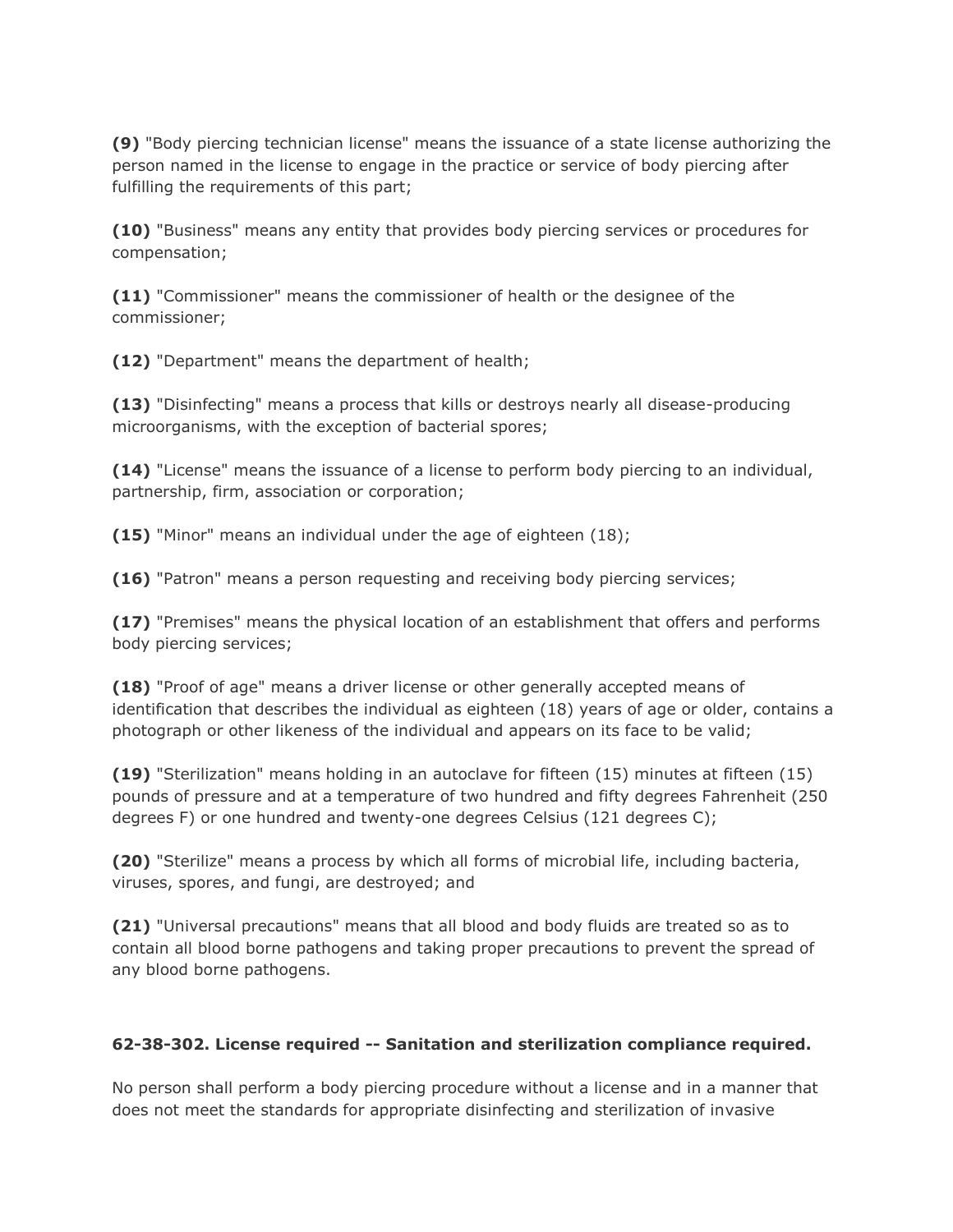equipment used in performing the procedures established by this part and the rules adopted pursuant to this part.

# **62-38-303. Permit required.**

**(a)** To receive approval to offer body piercing services, a business must obtain a permit and demonstrate to the commissioner the ability to meet the requirements established by this part and the rules adopted pursuant to this part for safe performance of the body piercing procedures, training of the individuals who perform the procedures and maintenance of the required records.

**(b)** No person shall operate a business that offers body piercing services unless the commissioner has approved the business pursuant to this part. No person shall perform a body piercing procedure in a way that does not meet the safety and sanitation standards established pursuant to this part.

# **62-38-304. Inspections.**

The commissioner shall conduct at least one (1) inspection of a business prior to issuing a permit under this part for a business to offer and perform body piercing services. The commissioner may conduct additional inspections as necessary for the approval process relative to each business. The commissioner may inspect an approved business at any time the commissioner deems necessary. In an inspection, the commissioner shall be given access to the premises of the business and to all records deemed relevant by the commissioner for the inspection.

# **62-38-305. Minimum age for procedure -- Exception authorized with consent -- Recordkeeping.**

**(a)** No person shall perform a body piercing procedure on an individual who is under eighteen (18) years of age unless written consent has been given by the individual's parent, legal guardian or legal custodian in accordance with subsection (b); however, this subsection (a) shall not apply to an individual who has been emancipated by marriage or by a court order directly pertaining to body piercing.

**(b)** A parent, legal guardian or legal custodian of an individual under age eighteen (18) who desires to give consent to a business for performance of a body piercing procedure on the individual under the age of eighteen (18) shall do all of the following:

**(1)** Appear in person at the business at the time the procedure is performed;

**(2)** Sign a document provided by the business that explains the manner in which the procedure will be performed and the methods for proper care of the affected body area following performance of the procedure;

**(3)** Produce proof of age;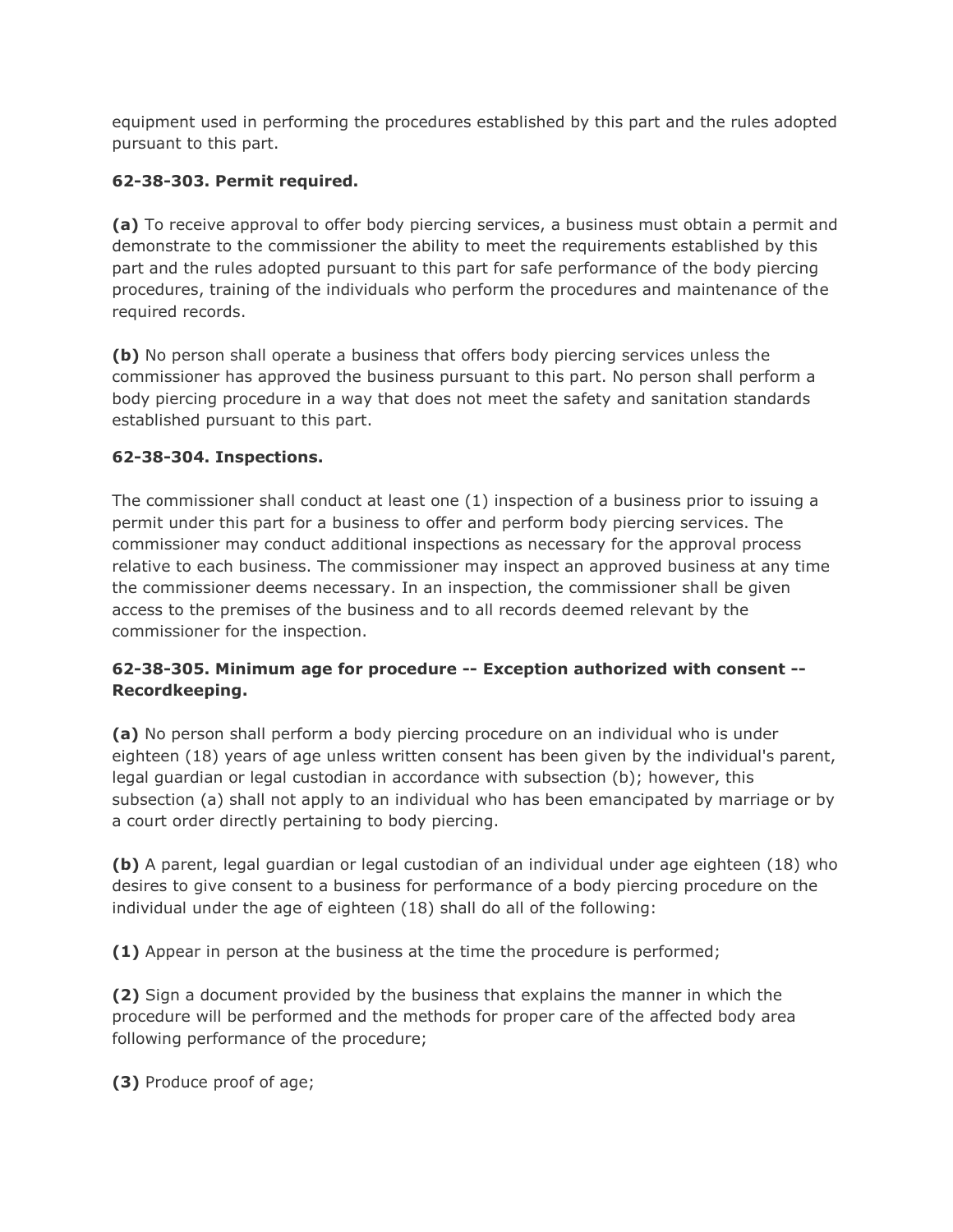**(4)** Sign a statement that the individual is the minor's parent, legal guardian or legal custodian;

**(5) (A)** Present proof of guardianship or custody of the minor;

**(B)** For purposes of subdivision (b)(5)(A), "proof of guardianship or custody" includes a copy of an order of guardianship, a decree for custody, a birth certificate or any other form of proof of guardianship or custody that is permitted by rule of the department of health; and

**(6)** Sign a statement as specified by rule stating in writing that the individual consents to the procedure being performed on the minor and that the individual providing consent is in fact the parent, legal guardian or legal custodian of the minor. The statement shall include the following declarations and disclosures:

**(A)** The undersigned is fully aware that to falsify legal standing as to parentage or being the legal guardian or legal custodian is a Class C misdemeanor; and

**(B)** Pursuant to § 40-35-111, a Class C misdemeanor means imprisonment for a period of no greater than thirty (30) days or a fine not to exceed fifty dollars (\$50.00), or both.

**(c)** Records of body piercing procedures performed on minors shall be maintained by the operator for two (2) years. A copy of all paperwork on a minor shall be forwarded to the department within thirty (30) business days following the performance of the body piercing procedure, and the department shall retain such paperwork for two (2) years. The paperwork shall include, but not be limited to:

**(1)** The signed document that explains the manner in which the procedure will be performed and the methods for proper care;

**(2)** A copy of the proof of age;

**(3)** The statement in writing that the individual is the minor's parent, legal guardian or legal custodian; and

**(4)** The signed statement that provides consent to perform a body piercing procedure on a minor that stipulates that the individual understands the consequences for falsifying the individual's legal standing as to parentage or being the legal guardian or legal custodian.

# **62-38-306. Age restrictions -- Required records -- Penalty for violations.**

**(a) (1)** Unless consent has been given in accordance with § 62-38-305, no individual who is under age eighteen (18) shall obtain or attempt to obtain a body piercing procedure.

**(2)** No individual shall knowingly show or give false information concerning the individual's name, age or emancipation.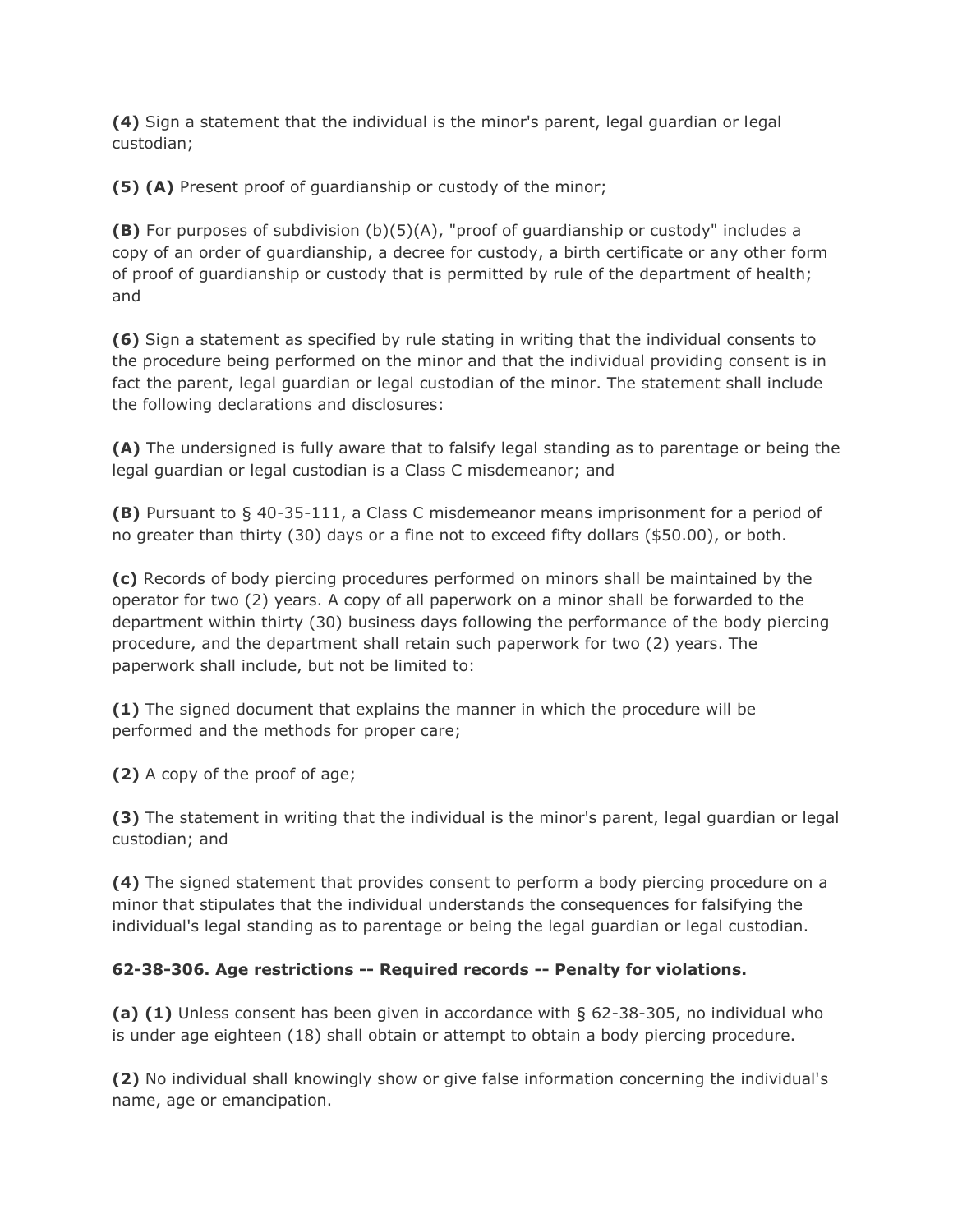**(b) (1)** No individual shall knowingly show or give any false information as to the name, age or other identification of an individual who is under age eighteen (18) for the purpose of obtaining for the individual under age eighteen (18) a body piercing procedure.

**(2)** No individual shall impersonate the parent, legal guardian or legal custodian of an individual who is under age eighteen (18) for the purpose of obtaining for the individual under age eighteen (18) a body piercing procedure.

**(3)** The operator shall require proof of age for any patron under the age of twenty-seven (27) and the operator shall retain a copy of the patron's proof of age documentation in the files of the business for a period of two (2) years from the time of the body piercing.

**(c)** It is a Class C misdemeanor for a violation of subdivision (b)(2) by an individual over the age of seventeen (17) who impersonates a parent, legal guardian or legal custodian.

### **62-38-307. Continuing requirements of body piercing business.**

Each operator of a business that offers body piercing services shall do all of the following:

**(1)** Maintain procedures for ensuring that the technicians who perform body piercing procedures are adequately trained to perform the procedures properly;

**(2)** Comply with the safety and sanitation requirements for preventing transmission of infectious diseases;

**(3)** Require the technicians who perform body piercing procedures to disinfect and sterilize all invasive equipment or parts of equipment used in performing the procedures; and

**(4)** Ensure that weekly tests of the business's heat sterilization devices are performed that indicate whether the devices are killing microorganisms. The operator shall maintain documentation that the weekly tests are being performed, as well as the results of each test.

#### **62-38-308. Administrative and regulatory action authorized.**

**(a)** The commissioner shall promulgate emergency rules in accordance with the Uniform Administrative Procedures Act, compiled in title 4, chapter 5, for the implementation and enforcement of this part. The rules shall include, at a minimum, all of the following:

**(1)** Safety and sanitation standards and procedures to be followed to prevent the transmission of infectious diseases during the performance of body piercing procedures, including a requirement that the operator provide to each patron printed instructions on the care of the skin after body piercing and requiring a copy of the instructions to be posted in a conspicuous place in the body piercing establishment;

**(2)** Standards and procedures to be followed for appropriate disinfecting and sterilization of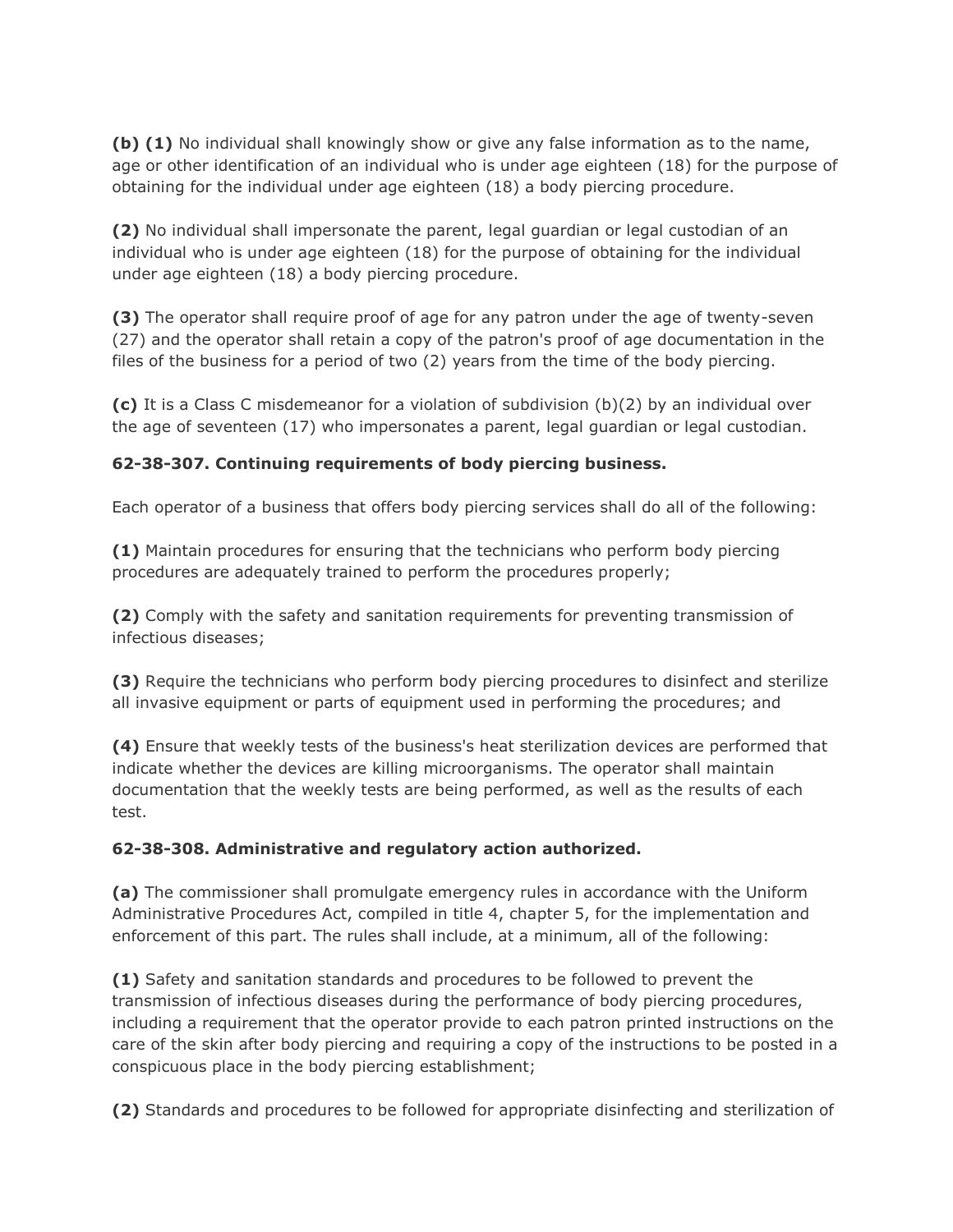all invasive equipment or parts of equipment used in body piercing procedures; and

**(3)** Procedures for suspending and revoking licenses and permits pertaining to body piercing.

**(b)** The rules promulgated pursuant to this part shall establish universal blood and body fluid precautions to be used by any technician who performs body piercing procedures.

**(c)** The rules promulgated pursuant to this part may include standards and procedures to be followed by a business that offers body piercing services to ensure that the technicians who perform body piercing procedures for the business are adequately trained to perform the procedures properly.

**(d)** The rules promulgated pursuant to this part shall establish fees for issuing licenses and permits, as well as penalties for late payment. The fees shall be sufficient to cover one hundred percent (100%) of the department's cost of the program.

#### **62-38-309. Application for commissioner's approval -- Requirements -- Inspections -- Renewals -- Temporary permits.**

**(a)** No person shall operate a business offering body piercing services without first obtaining approval of the commissioner.

**(b)** Persons seeking approval to operate a business offering body piercing services shall apply to the commissioner on forms provided by the department. An applicant shall submit all applicable fees and information required by the department for processing the application. Information required by the department shall include, but not be limited to, the following:

**(1)** If the operator is an individual, the operator's name, personal address, personal telephone number, business address, business telephone number and the operator's occupation;

**(2)** A statement attesting that the operator intends to comply with all requirements of this part and the rules promulgated pursuant to this part;

**(3)** Plans and specifications of the place of business to clearly show that applicable provisions of the rules promulgated pursuant to this part are met, such plans and specifications to include, but not be limited to, the following:

**(A)** The total area to be used for the business;

**(B)** All entrances and exits;

**(C)** Number, location and types of plumbing fixtures, including all water supply facilities;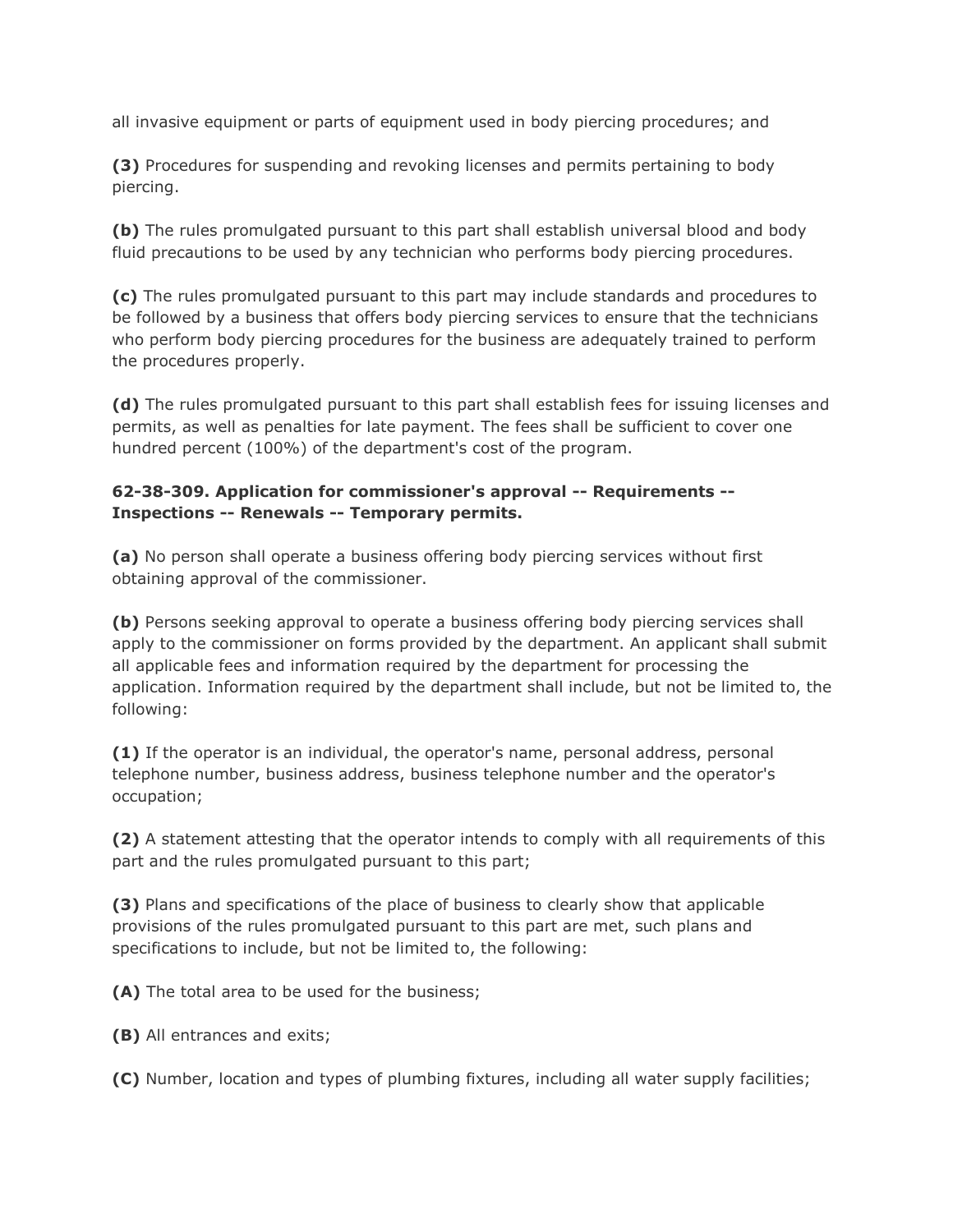**(D)** A lighting plan;

**(E)** A floor plan showing the general layout of fixtures, equipment and body piercing stations; and

**(F)** A listing of all equipment to be used for body piercing procedures;

**(4)** Evidence that the operator shall perform the following functions:

**(A)** The operator shall maintain procedures ensuring that all technicians performing body piercing on the business premises have received appropriate training in body piercing;

**(B)** The operator shall maintain procedures ensuring that all technicians performing body piercing services for the business shall have received training, as evidenced by records of completion of courses or seminars provided by licensed physicians, registered nurses, organizations such as the American Red Cross, accredited learning institutions, appropriate governmental entities or other authorities recognized by the commissioner as being qualified to provide training in the following categories:

**(i)** First aid;

**(ii)** Safety and sanitation requirements for preventing transmission of infectious diseases;

**(iii)** Universal precautions against blood borne pathogens;

**(iv)** Appropriate piercing aftercare; and

**(v)** Any other training deemed appropriate by the commissioner;

**(C)** The operator shall maintain written records of equipment utilized by the business, including manufacturers, model numbers and dates of acquisition or purchase;

**(D)** The operator shall maintain procedures ensuring that technicians performing body piercing services on the business premises shall disinfect and sterilize all nondisposable equipment or parts of equipment used in performing procedures, as well as properly dispose of disposable items used in the procedures;

**(E)** The operator shall maintain procedures ensuring the performance of weekly biological monitoring tests of the business's heat sterilization devices to include the following:

**(i)** Maintenance of a log of all tests performed, the date of each test and the name of the person or independent testing entity performing the test;

**(ii)** Procedures for remedial action on the part of the operator to assure compliance with all sterilization requirements in the event a test indicates a heat sterilization device is not functioning properly; and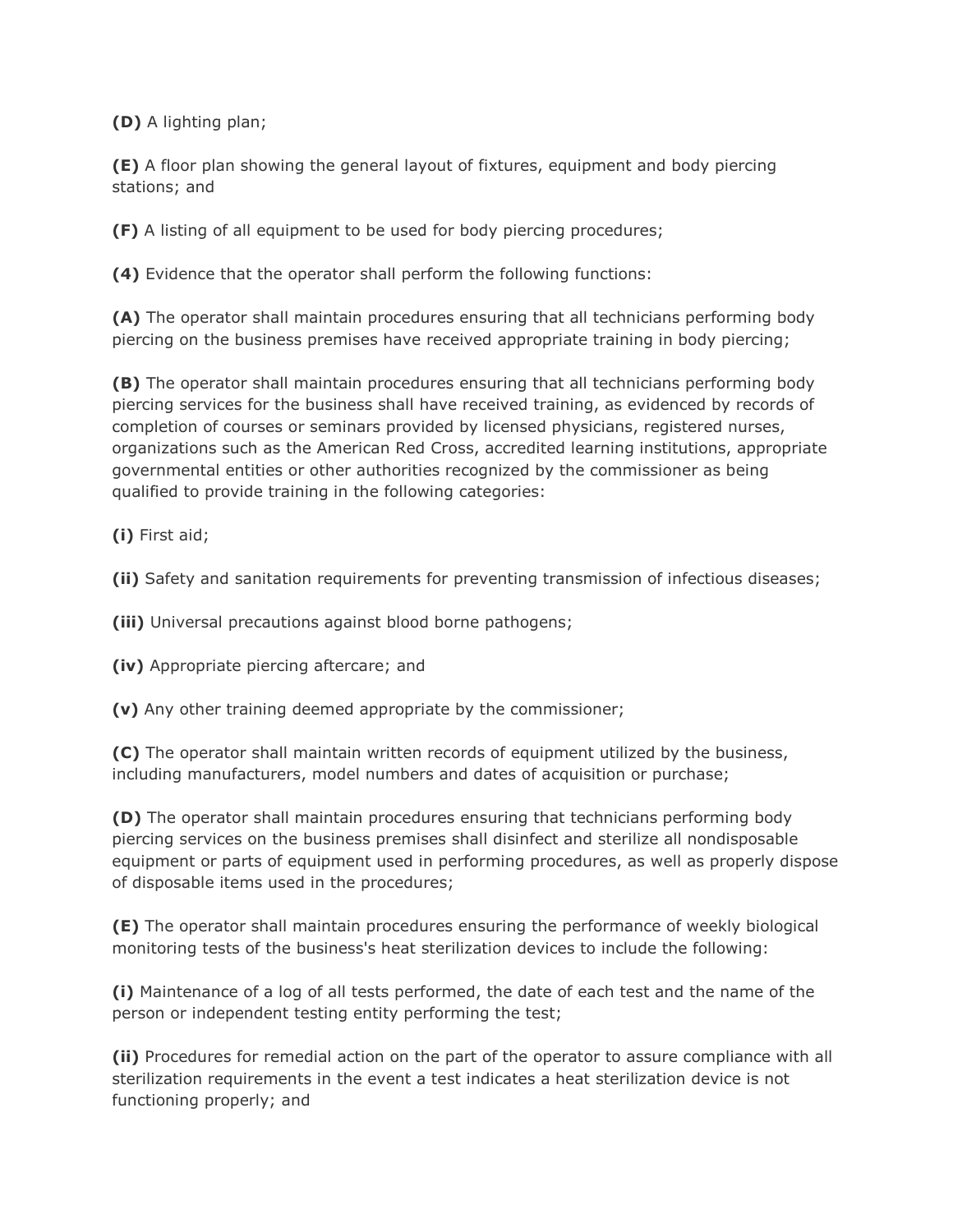**(iii)** Any other tests deemed appropriate by the commissioner;

**(F)** The operator shall maintain records of each test performed and the results of each test for at least two (2) years and shall make the test records available to the commissioner upon request during normal business hours; and

**(G)** The operator shall maintain procedures ensuring the general health and safety of all individuals employed by the business;

**(5)** The operator shall identify any previous, current or similar approvals held by the operator for body piercing services in this state or any other state;

**(6)** The operator shall provide evidence and documentation of all applicable fee payments, inspections and approvals; and

**(7)** The operator shall make inquiry with each patron as to whether the patron is under the influence of drugs or alcohol, and the patron must state in writing that the patron is not under the influence of drugs or alcohol before any body piercing procedure may be performed.

**(c)** The commissioner shall conduct at least one (1) inspection of a business prior to approving it and before a permit is issued. The commissioner may conduct additional inspections as deemed necessary for approval purposes.

**(d)** Licenses and permits shall be valid for up to one (1) year; however, all licenses and permits shall expire on December 31 following the date of issuance.

**(e)** The operator shall give the commissioner access to the business premises and to all records required by this part that are deemed relevant by the commissioner for the purpose of making an inspection. All records shall be entered in ink or other permanent form and shall be made available to the commissioner upon request at any time during normal business hours of operation.

**(f)** A permit is not transferable. Any permanent change in location or change in ownership to any degree shall necessitate the operator's applying for a new permit with payment of all fees established by the commissioner.

**(g)** The department shall approve any such business for the purposes of operating on a time-limited basis in conjunction with a specific event. Time-limited body piercing establishments may be permitted at such events as fairs and other time-limited gatherings, if the commissioner determines that the body piercing operator meets the provisions contained in this part and the rules promulgated by the department. For the purpose of approval, the following shall occur:

**(1)** A permitted body piercing establishment may set up temporary locations, including, but